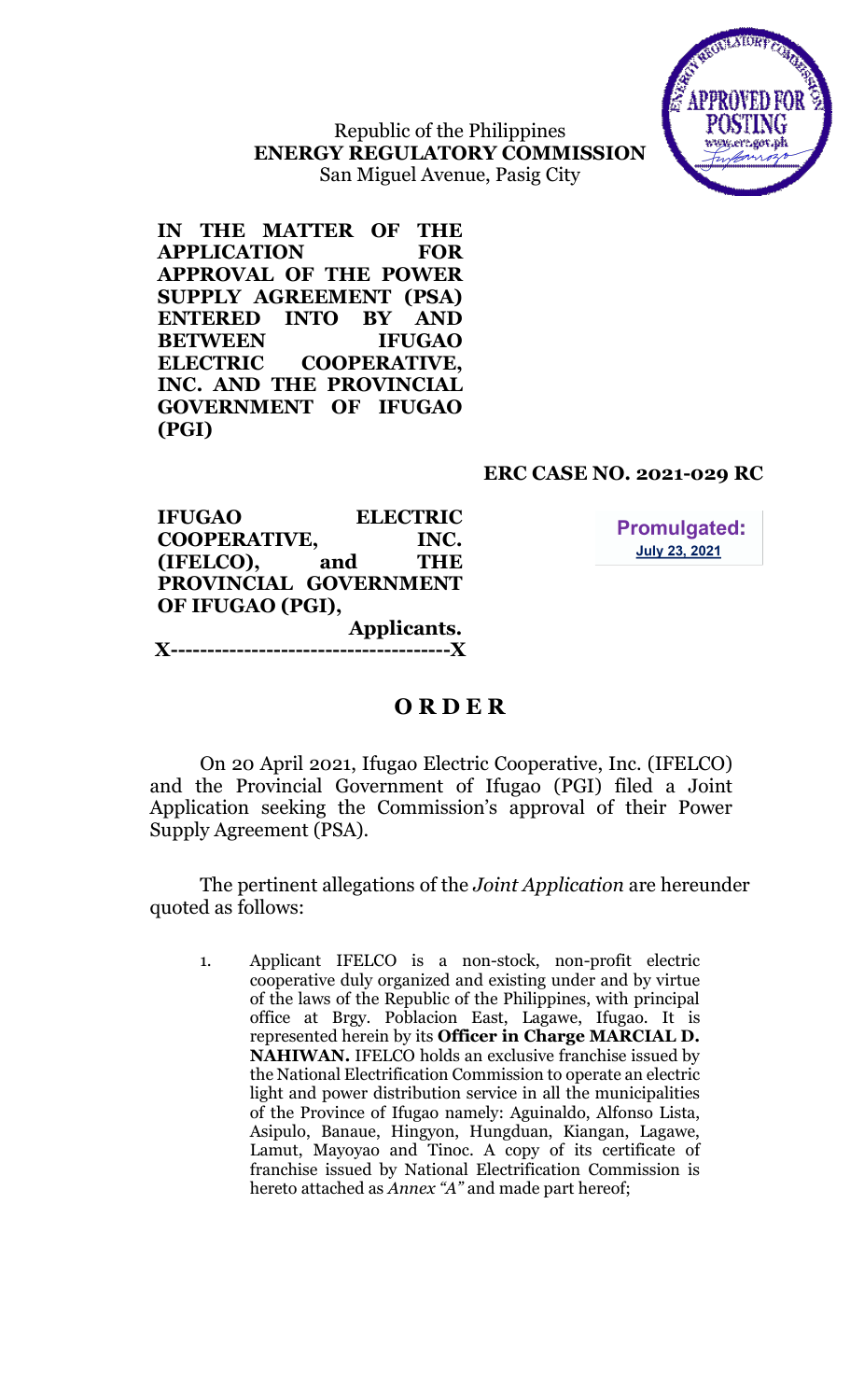2. Applicant PGI is a local government unit organized and existing under the laws of the Republic of the Philippines, with address at the Provincial Capitol Compound, Poblacion South, Lagawe, Ifugao. It is represented herein by Governor **JERRY U. DALIPOG,** of legal age, married and a Filipino citizen;

# NATURE OF THE APPLICATION

3. This is an application for the approval of the Power Supply Agreement (PSA) executed by and between IFELCO and PGI, pursuant to Rule 20 (b) of the ERC Rules of Practice and Procedures (ERC Rules), and other pertinent rules and regulations;

## STATEMENT OF FACTS

## Brief Background of Likud Mini-Hydro Power Plant

- 4. R.A. 9513 or the Renewable Energy Act of 2008 gives a mandate for the State to formulate programs and policies for the accelerated development of renewable energy systems in order to minimize the country's dependence on fossil fuels thereby minimizing our exposure to price fluctuations in the international market;
- 5. Further, R.A. 9513 seeks to encourage the development and utilization of renewable energy resources as tools to prevent global warming thereby giving a balance with economic development and the protection of health and the environment;
- 6. By virtue of this mandate, the Department of Energy (DOE) submitted a proposal for Grant-Aid Project to Japan International Cooperation Agency (JICA) for Mini-Hydro Power Development in the Philippines;
- 7. In response to this request-proposal, JICA sent a Preparatory Survey Team to the Philippines to conduct a preparatory survey for the Likud Mini-Hydro Power Plant Project, in Asipulo, Ifugao;
- 8. From the survey of the site, JICA agreed to develop the same through a one hundred percent (100%) grant from the Government of Japan through JICA;
- 9. DOE coordinated and negotiated with PGI to take part in the implementation of the said project to which PGI agreed to be the recipient of the ownership of the Mini-Hydro Power Plant including its transmission facilities;
- 10. PGI then entered into a Memorandum of Agreement with DOE relative to the construction, organization and the eventual operation of the Likud Mini-Hydro Power Plant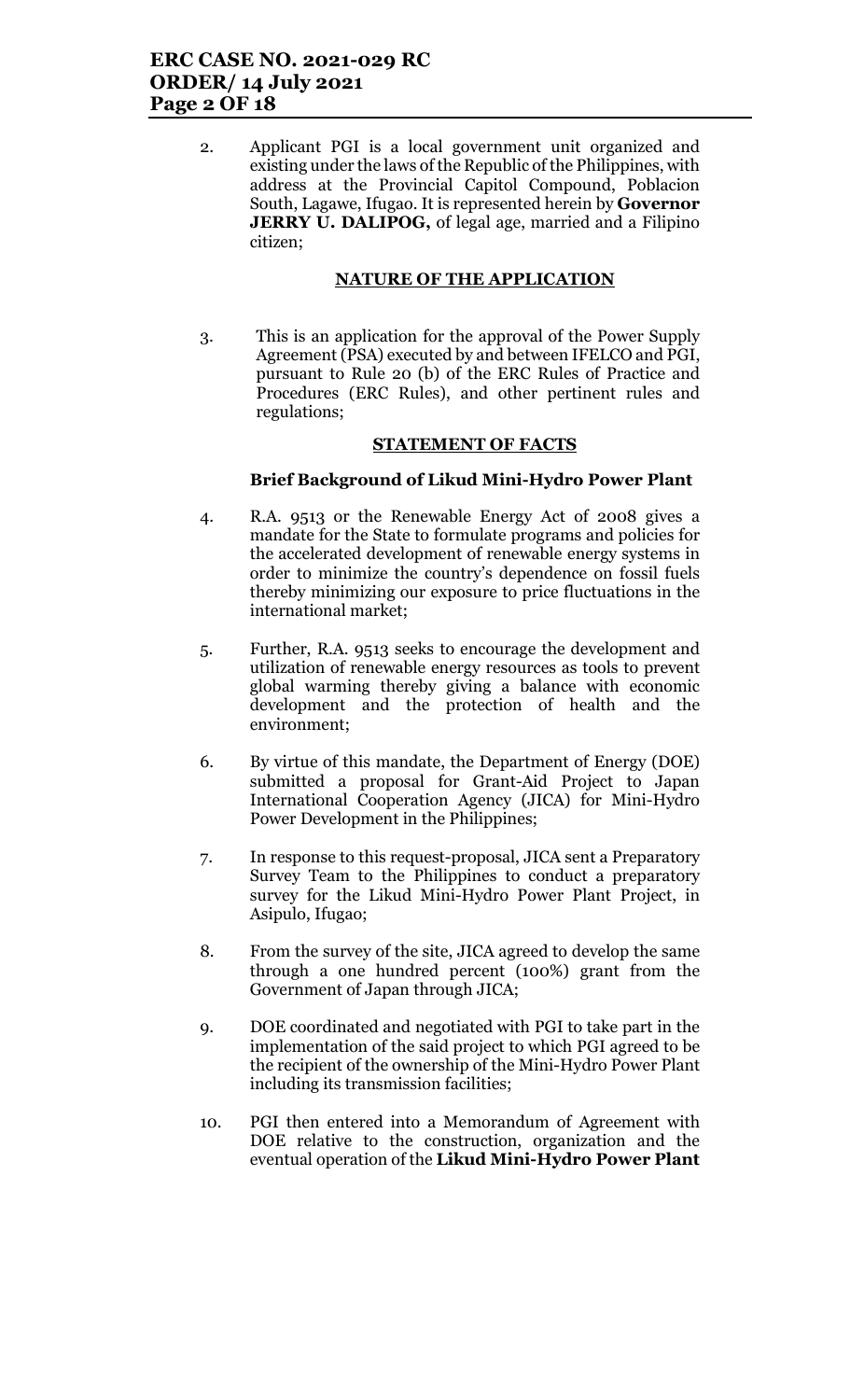(LMHPP). A copy of the said agreement is hereto attached as Annex "B" and made part hereof;

- 11. Pursuant to Energy Regulations 1-94 as further reiterated by R.A. 9136 or the Electric Power Industry Reform Act (EPIRA), PGI again entered into a Memorandum of Agreement with DOE for the grant of financial benefits to the host communities. A copy of this agreement is hereto attached as Annex "C" and made part hereof;
- 12. With its completion, PGI now owns and operates the 810-kW Likud Mini-Hydro Power Plant (LMHPP) located at Haliap, Asipulo, Ifugao. PGI was issued a Certificate of Endorsement by DOE certifying that the 810 kW Likud Mini-Hydro Power Plant, owned and operated by PGI is consistent with the Power Development Plan (PDP) of the government. A copy of which is hereto attached as Annex "D" and made part hereof;

### Events that Transpired Prior to the Application for Approval of the PSA

- 13. PGI and IFELCO, on March 12, 2015 submitted their Joint Application for the Approval of their Power Supply Agreement (PSA) before the Energy Regulatory Commission (ERC) and was referred for completion of the Pre-Filing Requirements. Most unfortunately, the applicants were not able to complete all the documentary requirements when DC2015-06-0008, dated June 11, 2015, was issued by the Department of Energy, requiring all distribution utilities to undergo competitive selection process (CSP) in securing Power Supply Agreement before the ERC;
- 14. Both applicants submitted a request for exemption from the conduct of the CSP before the ERC but the same has not been acted upon. A copy of the requests for exemption including the subsequent follow-up communications are hereto attached as Annexes "E" and "F" to form part hereof;
- 15. On July 26, 2018, IFELCO sent another letter addressed to the Department of Energy (DOE) Secretary, HONORABLE ALFONSO G. CUSI, again requesting for exemption from the conduct of the CSP. It premised its request for exemption on DOE DEPARTMENT CIRCULAR NO. 2018-02-00030, Re: Adopting and Prescribing the Policy for the Competitive Selection Process in the Procurement by the Distribution Utilities of Power Supply Agreement. In Section 2 of Annex "A" of the Circular, it particularly provides: "All power Supply Agreement (PSAs) shall be procured through CSP; provided however, that the following instances shall warrant a certificate of Exemption from the DOE on the conduct of CSP…" This provision would seem to provide that it is the Department of Energy who shall grant an exemption from the CSP. A copy of the July 26, 2018 letter is hereto attached as Annex "G" to form part hereof;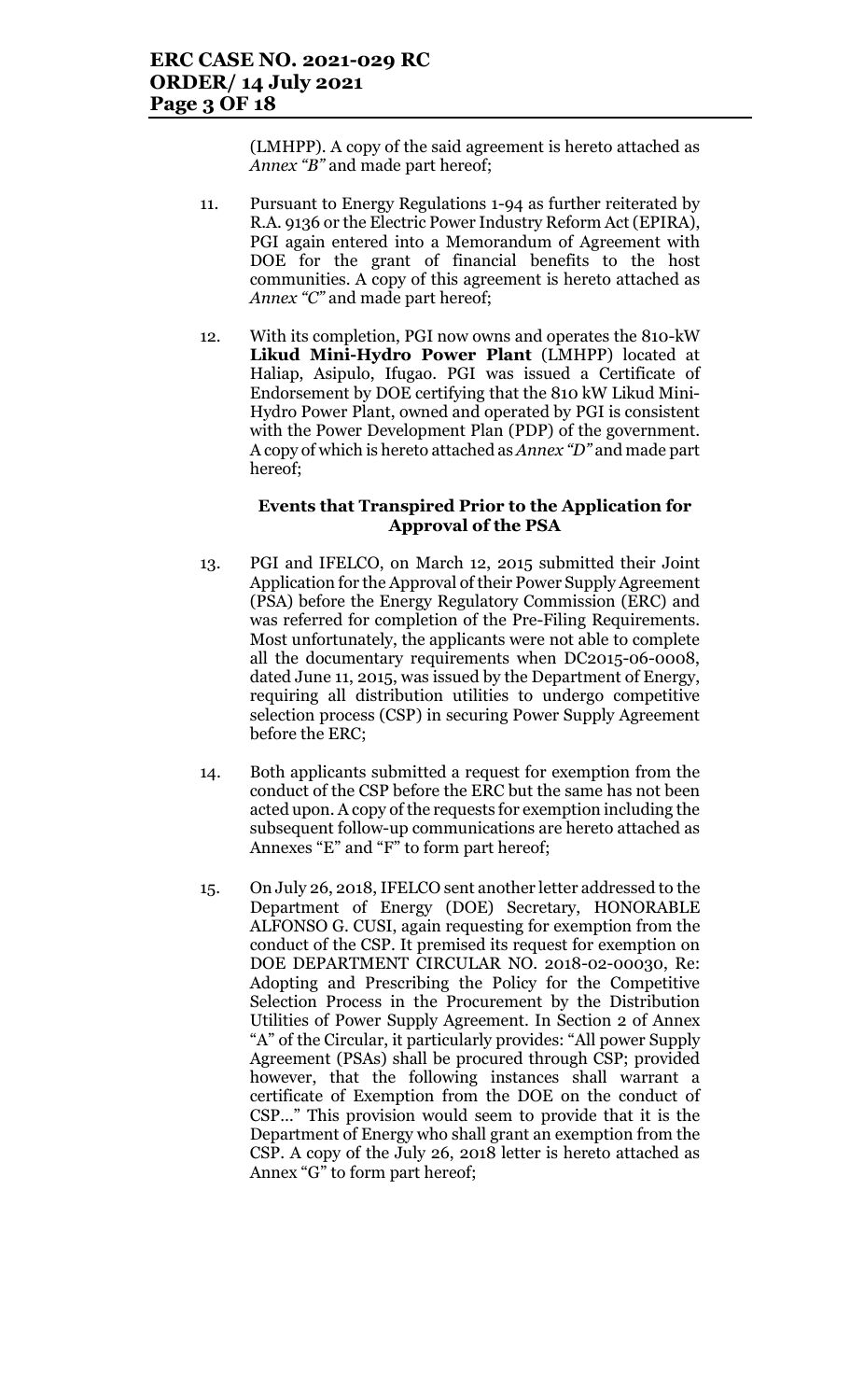# ERC CASE NO. 2021-029 RC ORDER/ 14 July 2021 Page 4 OF 18

16. On September 5, 2018, IFELCO received a letter from the Undersecretary of the DOE, HON. FELIX WILLIAM B. FUENTEBELLA, addressed to ENGR. JAIME PE BENITO, JR., General Manager of IFELCO, copy furnished the Provincial Governor of Ifugao, HON. PEDRO G. MAYAM-O, in response to the letter of IFELCO requesting for Certificate of Exemption from the conduct of CSP for LMHPP. A copy of the response of the DOE is hereto attached as Annex "H" to form part hereof;

# In sum, the Honorable Secretary explicitly mentioned:

XXX

"The Power Supply Agreement between IFELCO and Provincial Government of Ifugao for the LMHPP is not covered by the said DOE CSP Circular (DOE Circular No. DC2018-02-0003) inasmuch as the said power project is a government project which was established for a specific purpose of augmenting the financial requirements of maintaining the Ifugao Rice Terraces.

Moreover, the contracting of power supply for the LMHPP is not the contracting of power supply that was contemplated on the CSP Circular. Clearly, Likud Mini-Hydro is not intended for profit but, as stated in the Memorandum of Agreement between the DOE and PGI, the revenue collected therefrom shall be placed in a trust account for the (1) operations and maintenance of the power project; (b) rehabilitation of the rice terraces and (c) research and development of hydro power in Ifugao."

#### XXX

17. With this declaration from the DOE, PGI and IFELCO hereto submits this Application for Approval of their PSA;

#### Power Supply Agreement

- 18. PGI negotiated with IFELCO, a public utility cooperative engaged in the distribution and sale of electric energy in the Province of Ifugao, for the latter to purchase the electricity to be generated or produced by the LMHPP;
- 19. IFELCO sources 96.05% of its electricity requirements for distribution to its customers from the SN Aboitiz Power Magat, Inc. (SNAP) by virtue of a Power Sale Agreement (PSA), which will expire on August 25, 2017, and the remaining 3.95% from the Ambangal Minihydro Power Plant (AMPP) by a virtue of a Power Sale Agreement (PSA), which will expire on December 10, 2039;
- 20. The expiration of the PSA of IFELCO and SNAP is near. Moreover, it is expected that the energy requirements of IFELCO's customers will significantly increase in the next few years, as demonstrated by its Distribution Development Plan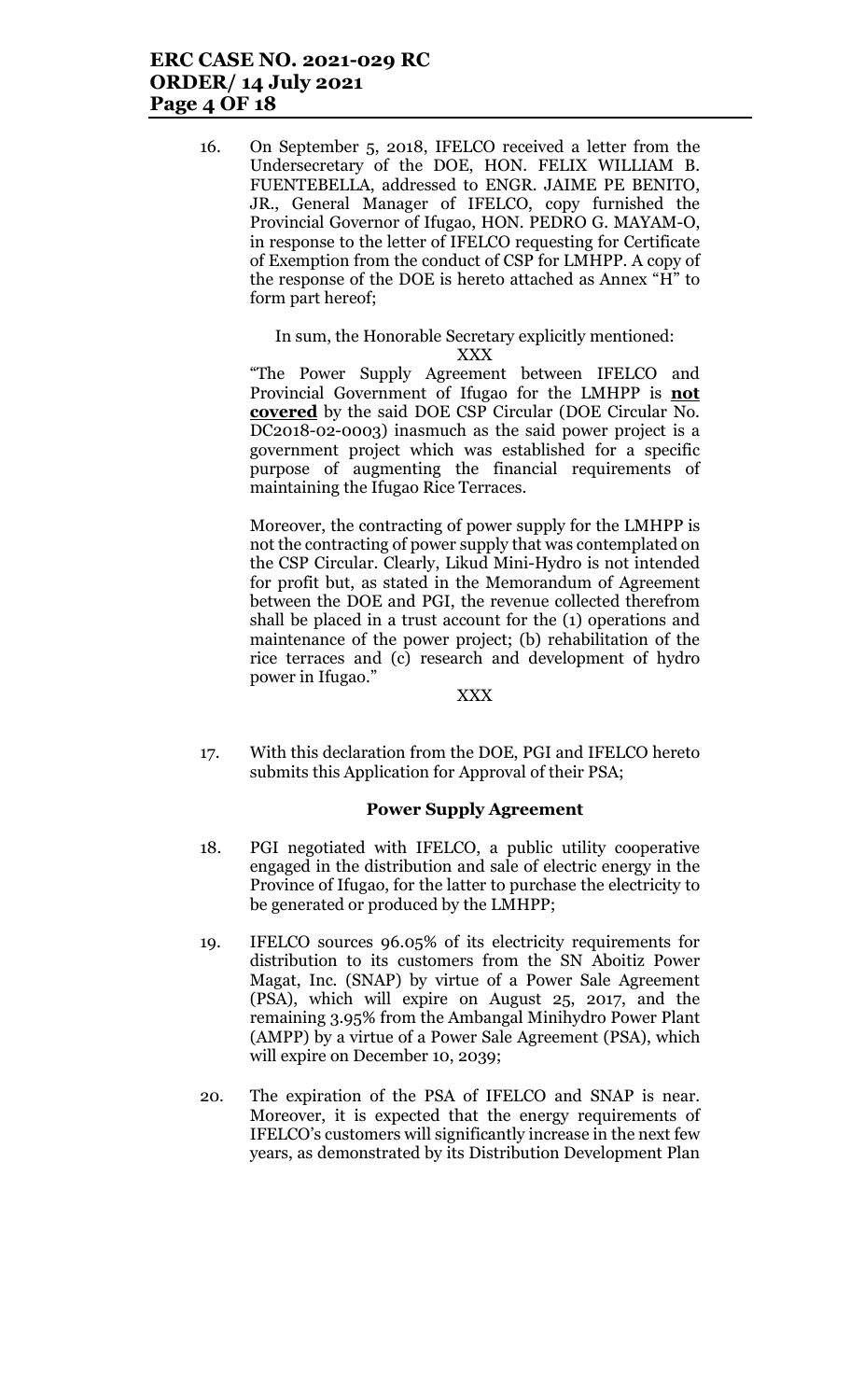# ERC CASE NO. 2021-029 RC ORDER/ 14 July 2021 Page 5 OF 18

(DDP). Presented below is IFELCO's supply- demand scenario, to wit:

|                     | Historical |             | Forecasted                 |          |          |          |          |          |
|---------------------|------------|-------------|----------------------------|----------|----------|----------|----------|----------|
|                     | 2013       | 2014        | 2015<br>(Current)<br>Year) | 2016     | 2017     | 2018     | 2019     | 2020     |
| Peak Demand         |            |             |                            |          |          |          |          |          |
| (kW)                | 3,590      | 4,239       | 4,701                      | 5,068    | 5,435    | 5,801    | 6,168    | 6,534    |
| Suppliers:          |            |             |                            |          |          |          |          |          |
| <b>ISELCO</b>       | 937.83     | 1,035       | $\Omega$                   | $\Omega$ | $\Omega$ | $\Omega$ | $\Omega$ | $\Omega$ |
| <b>AMHPP</b>        | 200        | 200         | 200                        | 200      | 200      | 200      | 200      | 200      |
| <b>SNAP</b>         | 2,452      | 3,004       | 4,501                      | 4,868    | 5,235    | 5,601    | 5,968    | 6334     |
| <b>Total Supply</b> |            |             |                            |          |          |          |          |          |
| (kW)                | 3,590      | 4,239       | 4,701                      | 5,068    | 5,435    | 5,801    | 6,168    | 6,534    |
| Deficit/Surplus     | O          | $\mathbf 0$ | $\mathbf 0$                | $\Omega$ | 0        | 0        | $\Omega$ | Ω        |

- 21. Sometime in CY 2014, When the PGI, was putting up a runoff-river mini hydro power plant within IFELCO's franchise area in Haliap, Asipulo, PGI offered to sell to IFELCO all of the energy to be generated from that plant;
- 22. Mindful of the volatile prices in the spot market, the cooperative's increasing load requirements and the lack of other power suppliers that could supply its requirements at the earliest possible time, IFELCO started negotiations with the PGI, and eventually accepted its offer;
- 23. IFELCO through its Board of Directors, authorized the IFELCO Board President to enter into and sign a Power Supply Agreement with PGI relative to the operation of the LMHPP. A copy of the Board Resolution is hereto attached as Annex "E" and made part hereof;
- 24. PGI, on the other hand, through its Sangguniang Panlalawigan, passed a Resolution authorizing Hon. Denis B. Habawel, Provincial Governor, to enter into a Power Supply Agreement with IFELCO for the purchase of the latter of the electricity to be generated by the LMHPP. A copy of the said Resolution is hereto attached as Annex "F" and made part hereof;
- 25. With both Resolutions in place, IFELCO and PGI entered into a Power Supply Agreement which is now the subject of the instant application. A copy of the Power Supply Agreement, is hereto attached as Annex "G" and made part hereof;

### Abstract of the Power Supply Agreement (PSA)

26. THE GENERATION FACILITY. To supply power under the PSA, PGI shall finance, build, construct, develop and operate the Likud Mini Hydro Power Project located in Haliap, Municipality of Asipulo, Ifugao;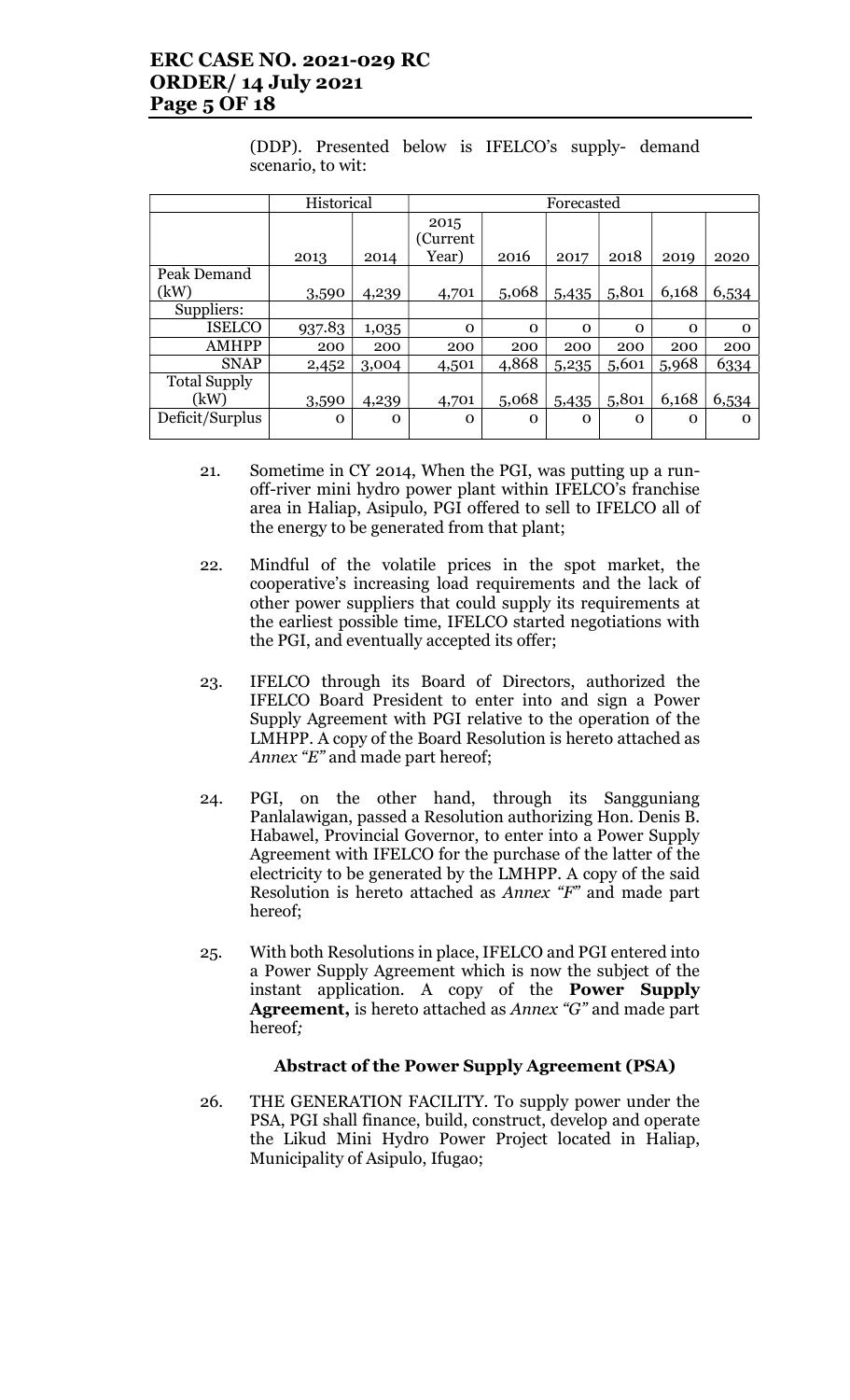- 27. The LMHPP has a projected plant capacity of 810 kWh and firm capacity of 564 kWh. Run-of-river is the type of generation with catchment area of 44.0 km2. Intake water level is at EL 600 meters while tailrace water level is at EL 541 meters. Height of dam is 4.5 meters with width of 1.6 meters. Annual energy generation is 6, 206.2 MWh while effective annual generation is 5, 585.5 MWh;
- 28. LMHPP is designed to utilize about 2.0 cubic meter per second of the water discharge from Mappit River at a net head of 52.6 meters between the intake weir and the powerhouse;
- 29. The PSA between IFELCO and the PGI has the following salient provisions, to wit:

### "CLAUSE THREE- POWER AND ENERGY SUPPLY PROVISIONS"

3.1 This power Supply Agreement shall have a term of 25 years and shall remain in full force and effect from the commencement of the commercial operation of the Likud MHPP.

### "CLAUSE FOUR- ENERGY RATES AND PAYMENT PROVISIONS"

4.1 Selling rate for 1st year of operation: PGI shall sell the energy output to IFELCO which the latter agrees to buy at a rate of PhP 4.35 per kilowatt hour.

4.2 The selling rate after  $1<sup>st</sup>$  year of commercial operation shall be maintained unless the parties herein mutually amend the Agreement during the one-year mandatory review.

### "CLAUSE 15-DISPUTE RESOLUTION"

15.1 Throughout the term of this Agreement, authorized representatives of PGI and IFELCO shall meet once a month to discuss the operation of the mini-hydro power plant to ensure that the arrangements between the parties proceed on a mutually satisfactory basis.

15.2 The parties hereto agree that in the event of dispute relating to this Agreement, or the breach thereof, their respective Chief Executives shall meet to resolve such dispute.

30. IFELCO considered the impact of the PSA on its effective rates taking into account the other suppliers of electricity in its franchise area. The table below summarizes the rate impact of the PSA: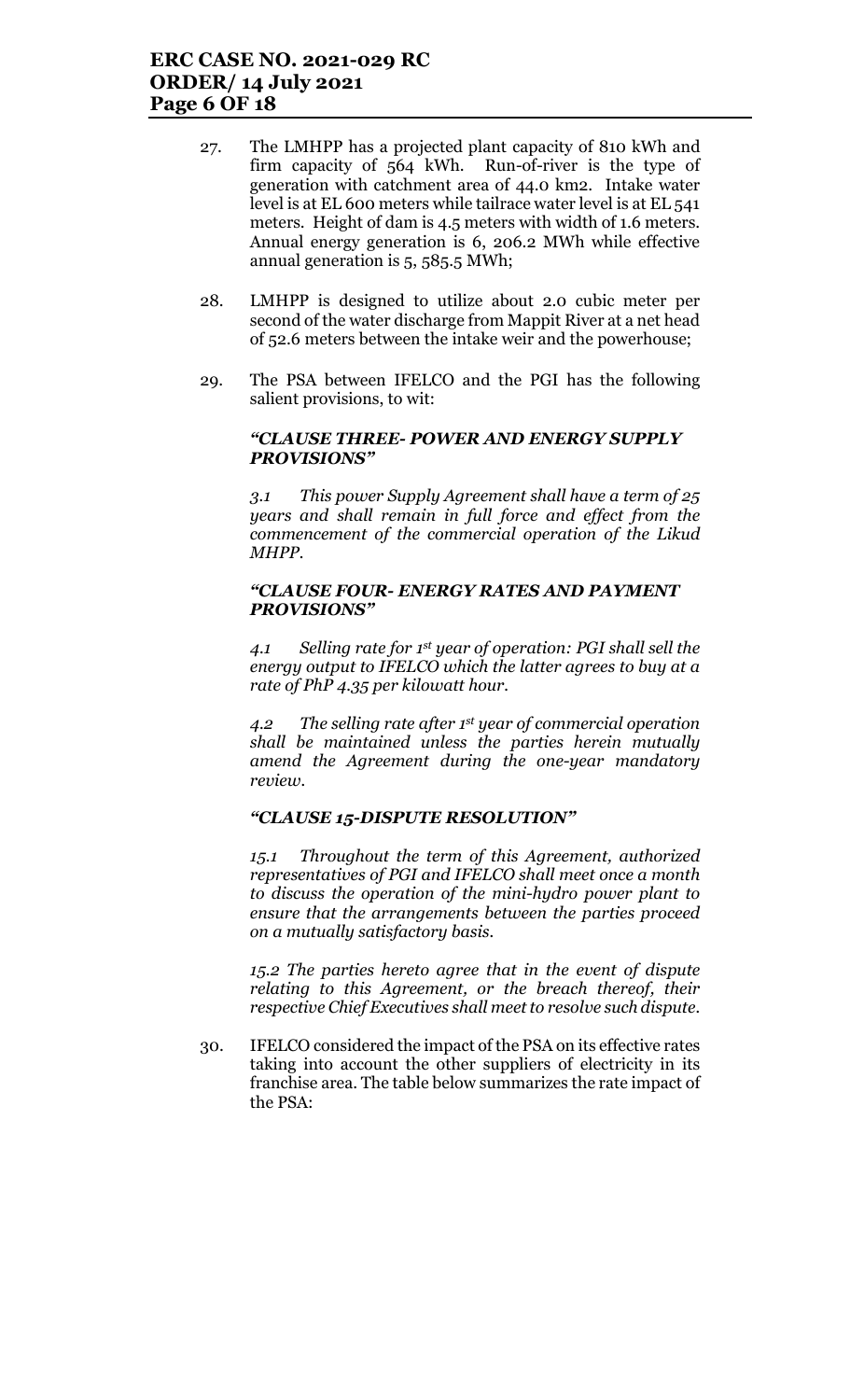| Table I. IFELCO's projected load allocations (2016-2020) with |
|---------------------------------------------------------------|
| current suppliers (kWh)                                       |

| Supplier     | Kw    | Load<br>Factor % | Purchased,<br>kWhr | <b>Energy Cost</b><br>PhP. | <b>Basic Rate</b><br>PhP/kWh |
|--------------|-------|------------------|--------------------|----------------------------|------------------------------|
| <b>SNAP</b>  | 4,868 | 96.05            | 110,194,000        | 460,743,152.80             | 4.1812                       |
| <b>AMHPP</b> | 200   | 3.95             | 4,250,000          | 15,385,000.00              | 3.6200                       |
| Total        | 5,068 | 100              | 114,444,000        | 476,128,152.80             | 4.1604                       |

## Table II. Combined Generation Rate from the projected load allocations (2016-2020) with current suppliers (kWhrs) and Likud MHPP

| Supplier     | Kw    | Load<br>Factor % | Purchased,<br>kWh | <b>Energy Cost</b><br>PhP. | <b>Basic Rate</b><br>PhP/kWh |
|--------------|-------|------------------|-------------------|----------------------------|------------------------------|
| <b>SNAP</b>  | 4,048 | 79.87            | 82,266,500        | 343,972,689.80             | 4.1812                       |
| <b>AMHPP</b> | 200   | 3.95             | 4,250,000         | 15,385,000                 | 3.6200                       |
| <b>LMHPP</b> | 820   | 16.18            | 27,927,500        | 121,484,625                | 4.3500                       |
| Total        | 5,068 | 100.00           | 144,444,000       | 480, 842, 314. 80          | 4.2016                       |

## Utilization of the Proceeds from the Operation of LMHPP

- 31. The Rice Terraces of the Cordillera was included in the list of World Heritage Sites by the United Nations Educational, Scientific and Cultural Organization (UNESCO), however, it was observed recently that there has been gradual degradation of these heritage sites, thus it was placed in the list of World Heritage Sites in Danger;
- 32. The Ifugao Rice Terraces, practically being referred to when one speaks of the Rice Terraces of the Cordillera, needs the necessary amount as well as government intervention in order to sustain its conservation;
- 33. PGI, being the forefront agency in the conservation of the Ifugao Rice Terraces is struggling to raise funds to fulfill its responsibility of preserving the Ifugao Rice Terraces as a world heritage site, hence, this LMHPP Project was conceptualized to help PGI generate revenue for its conservation;
- 34. The revenue from the operation of the LMHPP will be placed under the created "Rice Terraces Conservation Funds (RCTF). Further, to sustain the RCTF and the LMHPP operations, the PGI will also set aside funds from the generated revenue intended for the repair and future replacement costs of the equipment;
- 35. PGI through its Sangguniang Panlalawigan, in its goal of conserving the Ifugao Rice Terraces, adopted Provincial Ordinance No. 2015-59 Establishing the Manual of Operations and Operational Structure of the Mini-Hydro Power Plants and the Guidelines for the Rice Terraces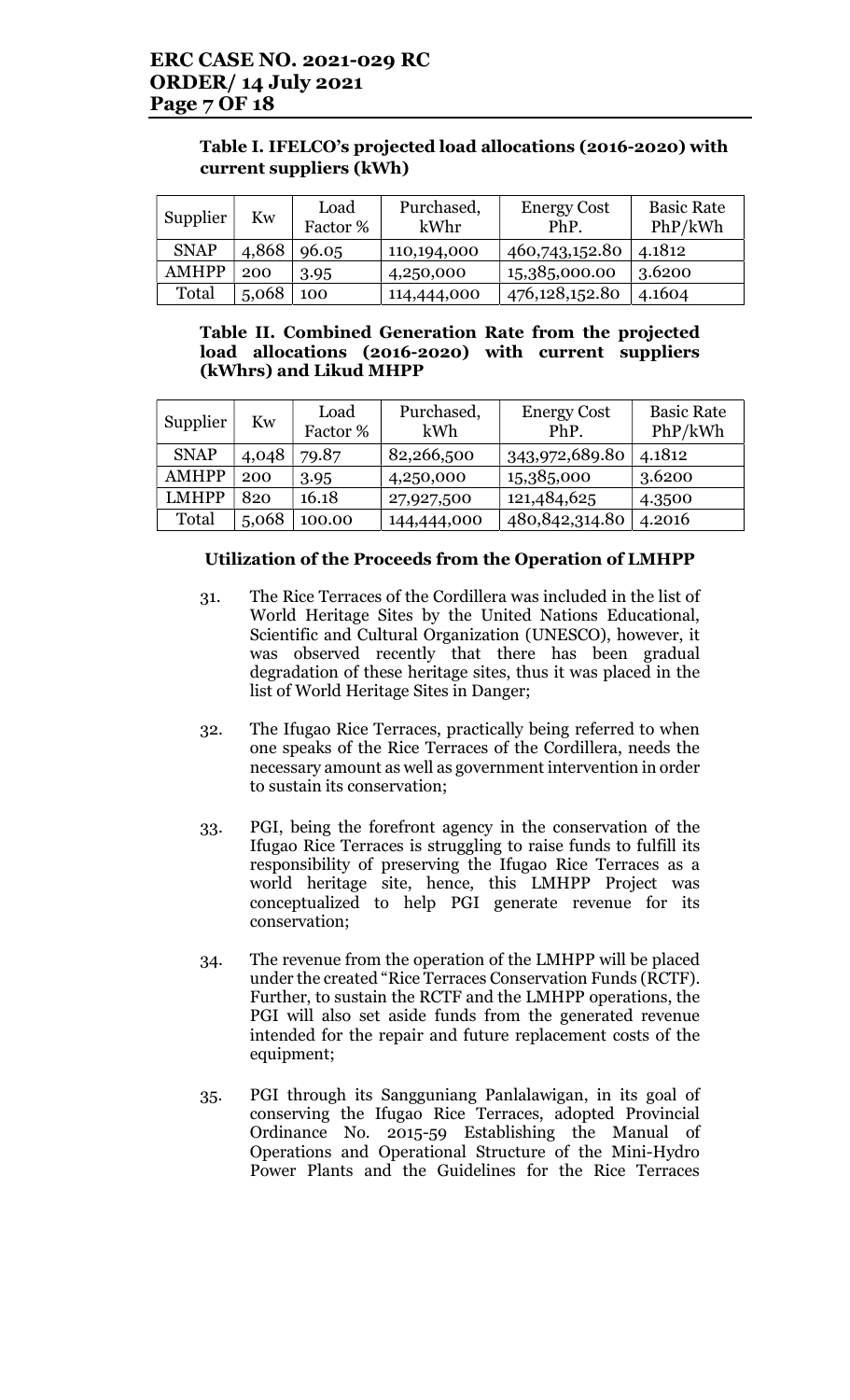Conservation Fund. A copy of which is hereto attached as Annex "H" and made part hereof;

#### Documentary Requirements

- 36. In support of the instant application and in compliance with the documentary requirements mandated under Rule 20 B, Section 2 of the ERC Rules of Practice and Procedure, applicants are submitting the attached documents which are made integral parts hereof, as follows:
	- a) Articles of Incorporation, Certificate of Registration of the Articles of Incorporation, List of Shareholders – being a local government unit created by law, its (PGI) creation and profile is hereto attached in lieu thereof, as Annex "I";
	- b) Board of Investment (BOI) Certificate of Registration – this does not apply, PGI being a Local Government Unit. In lieu thereof, a Certificate of Registration issued by the Department of Energy certifying that PGI is a Renewable Energy Developer (RED), is hereto attached as Annex "J" and made part hereof;
	- c) Environmental Compliance Certificate (ECC) hereto attached as Annex "K";
	- d) Power Supply Agreement earlier attached as Annex " $G^{\overline{r}}$ ;
	- e) Details of the PSA

e.1. Sources of Funds/ Financial Plan – attached as Annex "L";

e.2. Power Purchase Rate – the Feasibility Study particularly the Part on the Financial Analysis is hereto attached as Annex "M";

e.3. Cash Flow - the LMHPP Economic Model is hereto attached as Annex "N";

- f) All details of the procurement process of fuel this is not applicable as LMHPP uses water not fuel and at the same time it is a grant from JICA;
- g) Copy of Related Agreements (i.e. Transmission Wheeling Contract, Fuel Supply Agreements, etc.) – no other agreements as the transmission and grid lines are embedded in the transmission line of IFELCO;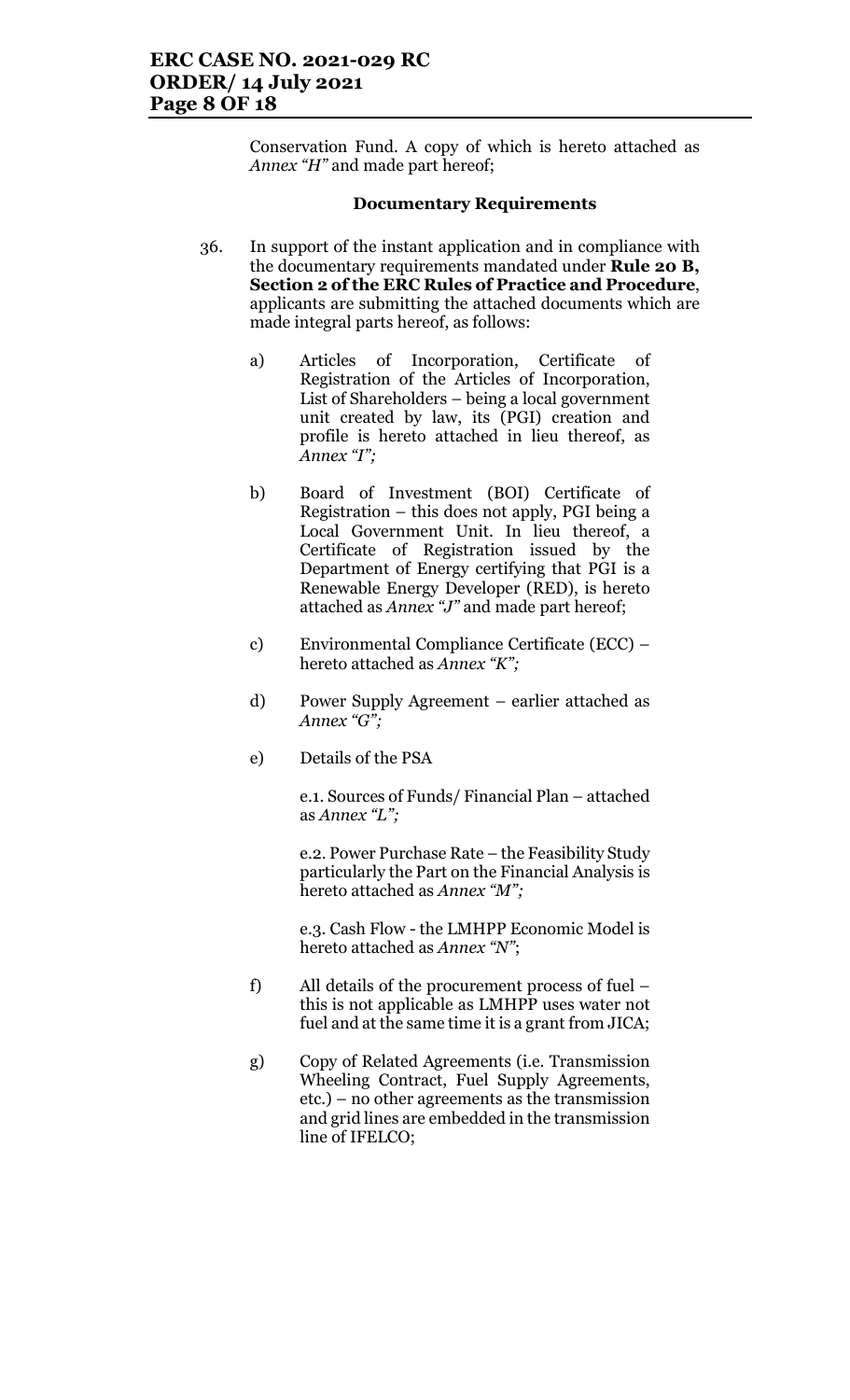- h) Certificate of Compliance (COC) issued by the ERC – this was submitted before the ERC and is still on process;
- i) Acknowledgment receipt by the Sangguniang Bayan of Asipulo, Ifugao, as well as the Sangguniang Panlalawigan of Ifugao – hereto attached as Annex "O" and "O-1" respectively;
- j) Publication in a newspaper of general circulation – the affidavit of publication is hereto attached as Annex "P", and the newspaper itself is hereto attached as Annex "P- $1$ ";
- k) Compliance with a Pre-filing Conference a certification stating compliance thereto is hereto attached as Annex "Q";
- 37. That PGI has complied with Article VI, Section 1 and 2 of the ERC Guidelines for the Recovery of Cost for the Generation Component of the Distribution Utilities to wit:
	- a) Certification by NPC whether Transition Supply Contract (TSC) capacity and energy is expected to be available during the contract period and other supporting documents – this is not applicable because the voltage level is 440 V/13.2 kV distribution voltage level. The power does not pass through the 69 kV transmission line;
	- b) Technical and economic characteristics of the generation company – the technical characteristics of LMHPP is hereto attached as Annex "R";
	- c) Cost Analysis related to the generation in support of the pricing produced pricing provisions of the contract – these are all provided in the in the LMHPP Economic Model which was earlier attached as Annex "N";
	- d) Details on the Procurement Process used by the Distribution Utility leading to the selection of the Generation Company (IFELCO) – a write up or an explanation on the History on how the PSA transpired is hereto attached as Annex "S";
	- e) Details regarding transmission projects or grid connection projects – this does not apply as the transmission or grid connections are embedded in the distribution line of IFELCO. I support however, the Transmission Service Agreement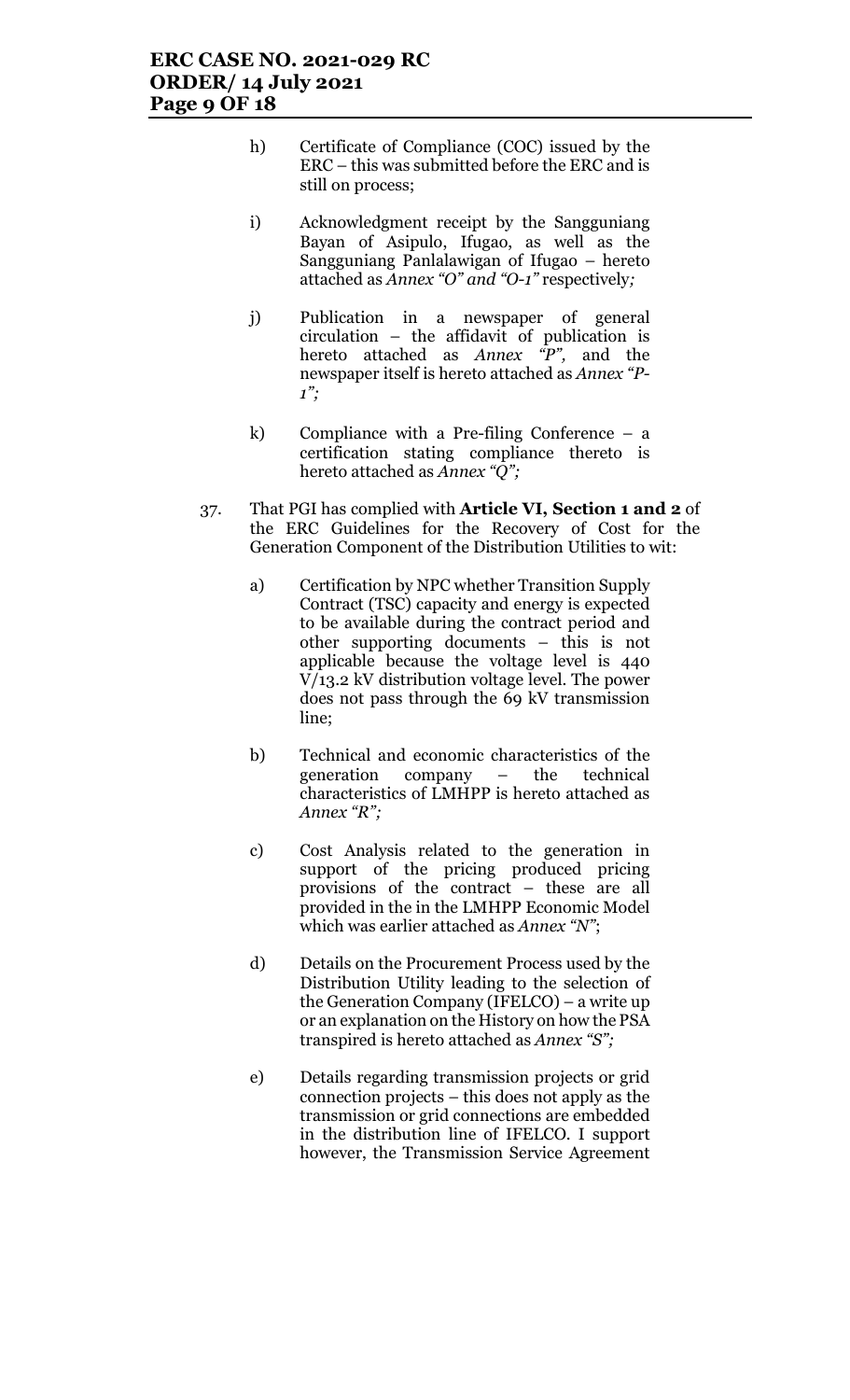# ERC CASE NO. 2021-029 RC ORDER/ 14 July 2021 Page 10 OF 18

between IFELCO and NGCP is hereto attached as Annex "T";

- f) Details regarding the load forecast projections in accordance with the latest Distribution Development Plan of the Distribution Utility and the variability of those projections over the proposed contractual period – IFELCO's DDP Summary and Average Daily Load Curve are hereto attached as *Annex* "U" and "U-1" respectively;
- g) Other documents:

g.1. Latest and complete audited Financial Statements of the Generation Company – the 2014 audited financial statements of PGI and IFELCO are hereto attached as Annex "V and V-1" respectively;

g.2. Operating expenses of the power plant and the general administrative expenses – these are included in the LMHPP Financial Model which is earlier attached Annex "N";

g.3. Judicial Affidavit of PGI Governor Denis B. Habawel in support of the Motion for Issuance of a Provisional Authority – attached as Annex "W".

### ALLEGATIONS IN SUPPORT OF THE MOTION FOR ISSUANCE OF A PROVISIONAL AUTHORITY

- 38. Applicant most respectfully pray for the issuance of a Provisional Authority pending the issuance of the Final Authority, due to the immediate need of applicants to generate income from said facility in order to sustain its very purpose as contained in the PSA;
- 39. Further, in the interest of the public, particularly the Ifugao power consumers, there is a necessity for the immediate approval of the instant application in order that there will be no undue disruption in power time and the IFELCO customers shall, at the soonest possible time, benefit from the low generation cost;
- 40. A provisional approval of the instant application, pursuant to rule 14 of the ERC Rules of Practice and Procedure will enable PGI to continue with the operation of the project and consequently, provide power needed by IFELCO under the PSA in a timely manner;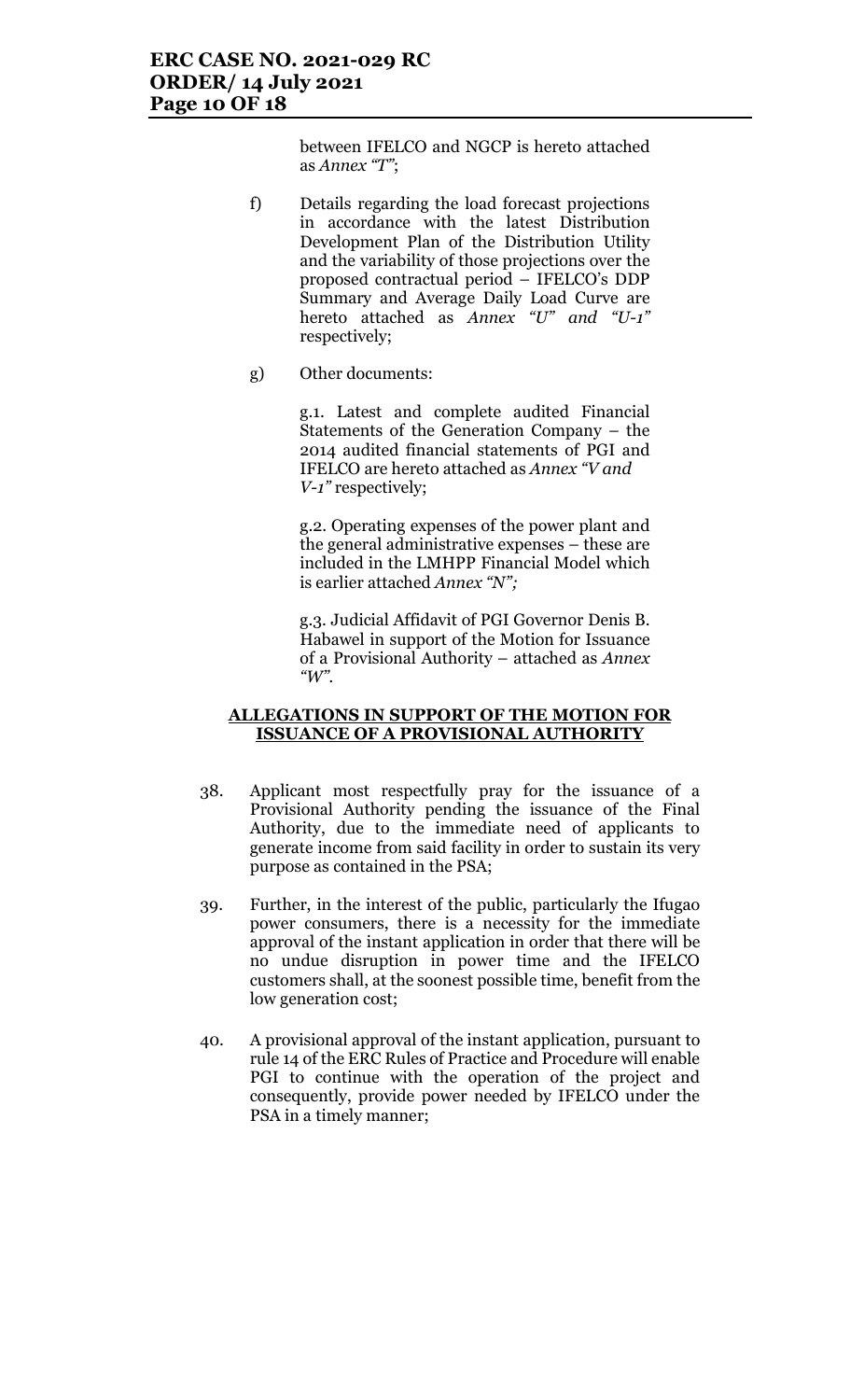41. The issuance of a Provisional Authority shall be advantageous to both the applicant and the local utility in furtherance of the purpose as contained in the PSA;

#### PRAYER

WHEREFORE, premises considered, IFELCO and the PGI respectfully pray that the Honorable Commission:

- a) Upon initial review of the application and pending trial on the merits, GRANT a provisional approval of the PSA, as well as a provisional authority to IFELCO to recover from its consumers the full amount of the fees and charges under the PSA; and
- b) After due notice and hearing, approve with finality the PSA, including the rates set out therein, and authorize IFELCO to recover the full amount from its customers.

Other relief just and equitable under the circumstances are likewise prayed for.

Consequently, the Commission, in its Order and Notice of Virtual Hearing, both dated 11 June 2021, set the instant Application for the jurisdictional requirements and expository presentation, and Pre-trial Conference and presentation of evidence through a virtual hearing on 22 July 2021 and on 29 July 2021 respectively.

However, on 09 July 2021, IFELCO and PGI filed an Urgent Motion to Reset the Hearing (*Motion*), alleging its inability to comply with the requirements in the Commission's Order dated 11 June 2021 considering the time constraints and the need to undergo the procurement process for the payment of the publication requirement.

Finding the Motion in order, the Commission hereby grants the same. In view thereof, the hearing set on 22 July 2021 and 29 July 2021 are hereby cancelled.

ACCORDINGLY, the Commission hereby sets anew the schedule of the hearings for the instant Application for determination of compliance with the jurisdictional requirements, expository presentation, Pre-trial Conference, and presentation of evidence, on the following dates and online platform for the conduct thereof, pursuant to Resolution No. 09, Series 0f 2020<sup>1</sup> dated 24 September

<sup>1</sup> Entitled: A Resolution Adopting the Guidelines Governing Electronic Applications, Filings and Virtual Hearings Before the Energy Regulatory Commission.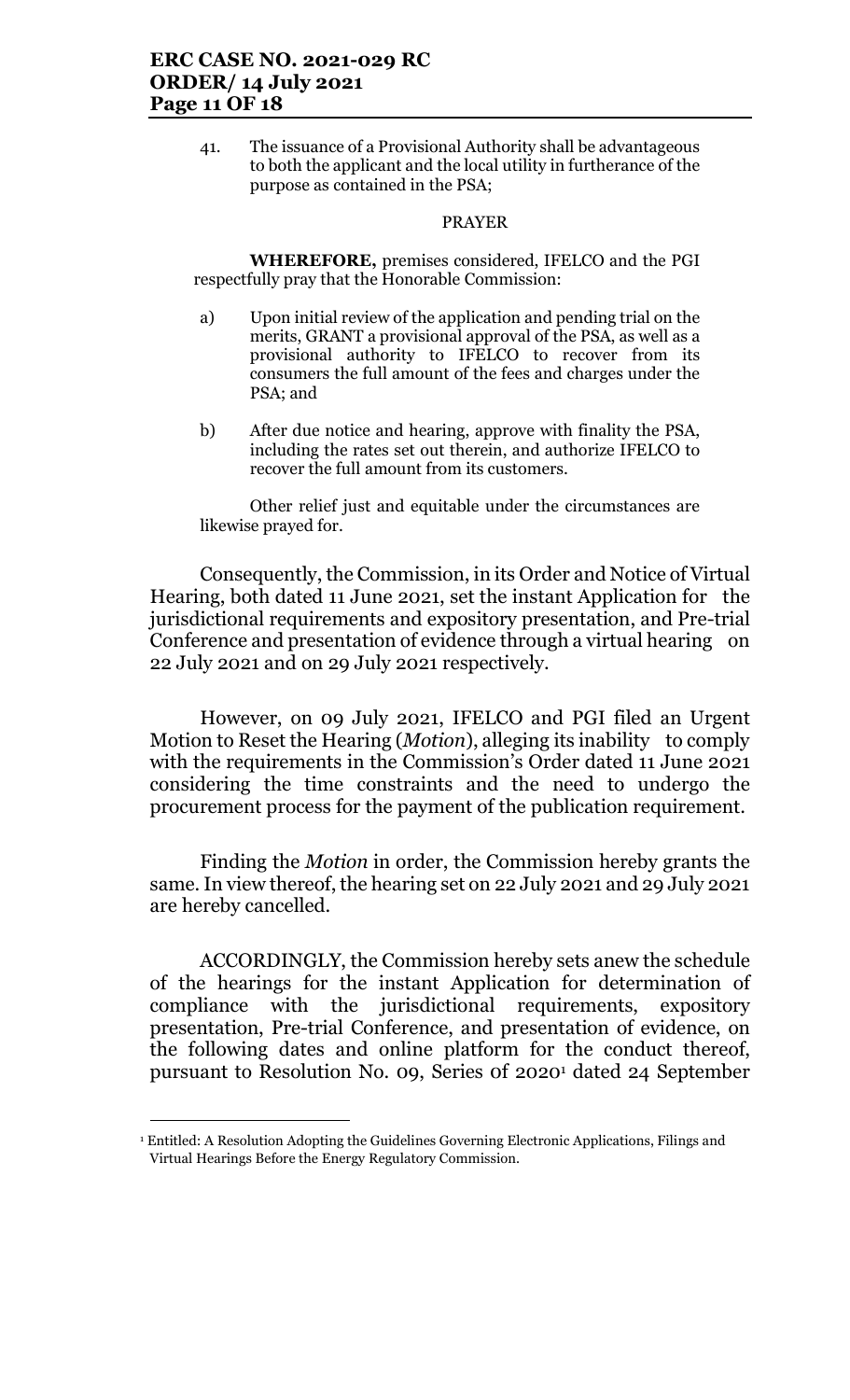# ERC CASE NO. 2021-029 RC ORDER/ 14 July 2021 Page 12 OF 18

2020 and Resolution No. 01, Series of 2021, dated 17 December 2020 (ERC Revised Rules of Practice and Procedure)2:

| <b>Date</b>                                                                                 | <b>Platform</b>                  | <b>Activity</b>                                                                                             |
|---------------------------------------------------------------------------------------------|----------------------------------|-------------------------------------------------------------------------------------------------------------|
| <b>20 August 2021</b><br>(Friday) at two o'clock in<br>the afternoon<br>$(2:00 \text{ PM})$ | <b>Microsoft</b><br><b>Teams</b> | Determination of<br>compliance with the<br>jurisdictional<br>requirements and<br>expository<br>presentation |
| <b>27 August 2021</b><br>(Friday) at two o'clock in<br>the afternoon (2:00 PM)              | <b>Microsoft</b><br><b>Teams</b> | Pre-trial Conference<br>and presentation of<br>evidence                                                     |

RELATIVE THERETO, IFELCO and PGI are hereby directed

to:

- 1) Cause the publication of the attached Notice of Virtual Hearing in two (2) newspapers of nationwide circulation in the Philippines at their own expense, twice (2x) within two (2) successive weeks, the dates of publication not being less than seven (7) days apart, and the date of the last publication to be made not later than ten (10) days before the date of the scheduled initial hearing;
- 2) Furnish with copies of this Order and the attached Notice of Virtual Hearing the Offices of the Provincial Governors, the Mayors and the Local Government Unit (LGU) legislative bodies within IFELCO's franchise area for the appropriate posting thereof on their respective bulletin boards;
- 3) Inform the consumers within IFELCO's franchise area, by any other means available and appropriate, of the filing of the Joint Application, its reasons therefor, and of the scheduled virtual hearing thereon;
- 4) Furnish with copies of this Order and the attached Notice of Virtual Hearing, the Office of the Solicitor General

 $\overline{a}$ <sup>2</sup> A Resolution Adopting the Revised Rules of Practice and Procedure of the Energy Regulatory Commission.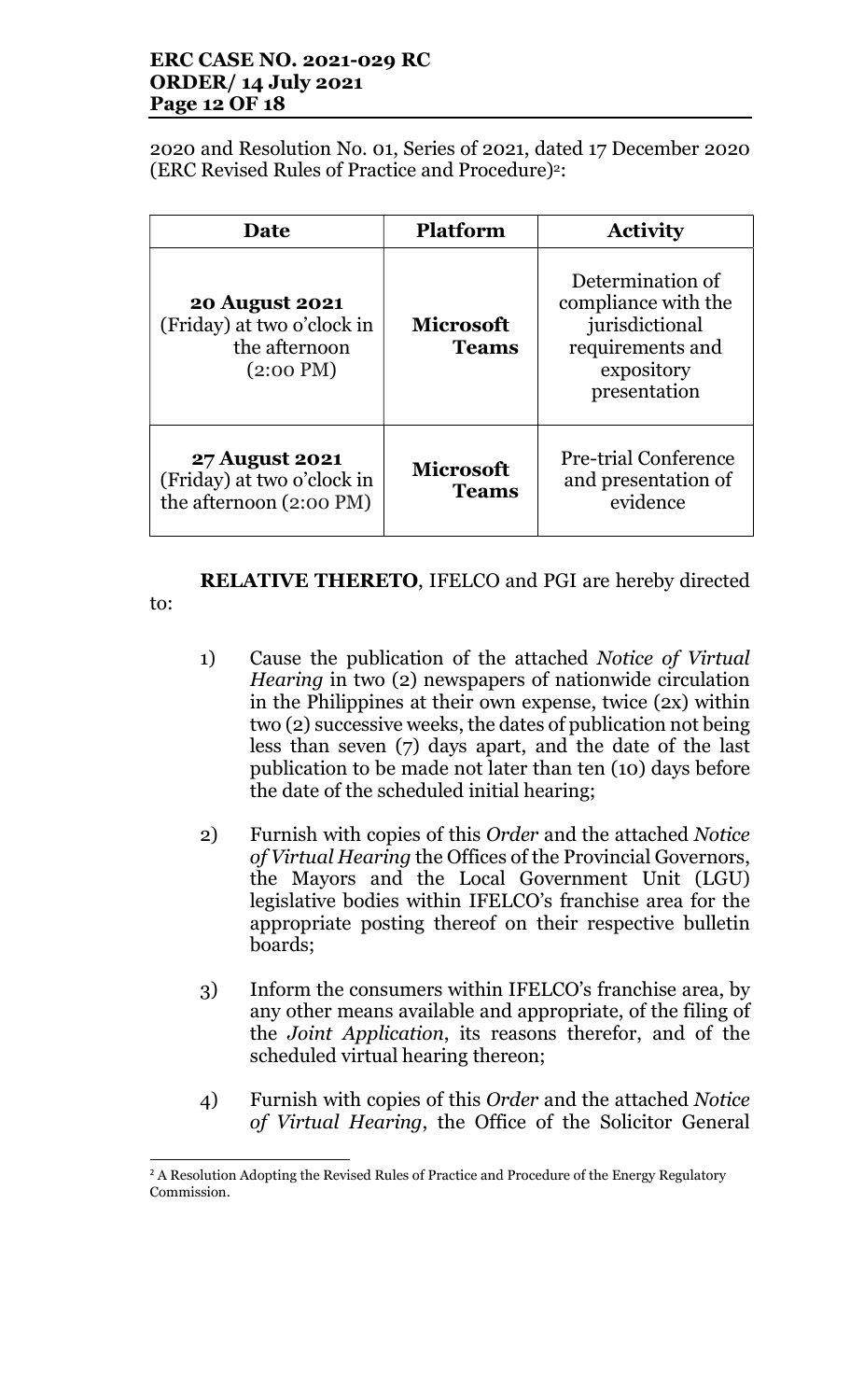(OSG), the Commission on Audit (COA), and the Committees on Energy of both Houses of Congress. They are hereby requested, if they so desire to send their duly authorized representatives and attend the scheduled hearing; and

5) Furnish with copies of the Joint Application and its attachments all those making requests therefor, subject to the resolution of the prayer for confidential treatment of information, if any, and reimbursement of reasonable photocopying costs.<sup>3</sup>

Within five (5) calendar days prior to the date of the virtual hearing, Applicants must submit to the Commission via electronic mail (e-mail) at  $\frac{\text{docket@erc.ph}}{\text{do}$ , copy furnish the Legal Service through  $legal@erc.ph$ , the scanned copies of their written compliance with the aforementioned jurisdictional requirements attaching therewith, methodically arranged and duly marked, the following:

- 1) The evidence of publication of the attached Notice of Virtual Hearing consisting of affidavit of the Editors or Business Managers of the newspapers where the said Notice of Virtual Hearing was published, and the complete issues of the said newspapers;
- 2) The evidence of actual posting of this Order and the attached Notice of Virtual Hearing consisting of certifications issued to that effect, signed by the aforementioned Governors, Mayors and LGU legislative bodies or their duly authorized representatives, bearing the seals of their offices;
- 3) The evidence of other means employed by IFELCO and PGI to inform the consumers within the affected franchise area of the filing of the Joint Application, its reasons therefor, and of the scheduled hearing thereon;
- 4) The evidence of receipt of copies of this Order and the attached Notice of Virtual Hearing by the OSG, the COA, and the Committees on Energy of both Houses of Congress;
- 5) The evidence of receipt of copies of the Joint Application and its attachments by all those making requests therefor, except those covered by any motion for confidential treatment of information, if any; and

 $\overline{a}$ <sup>3</sup> For the e-mail address of the applicant, please see page 17.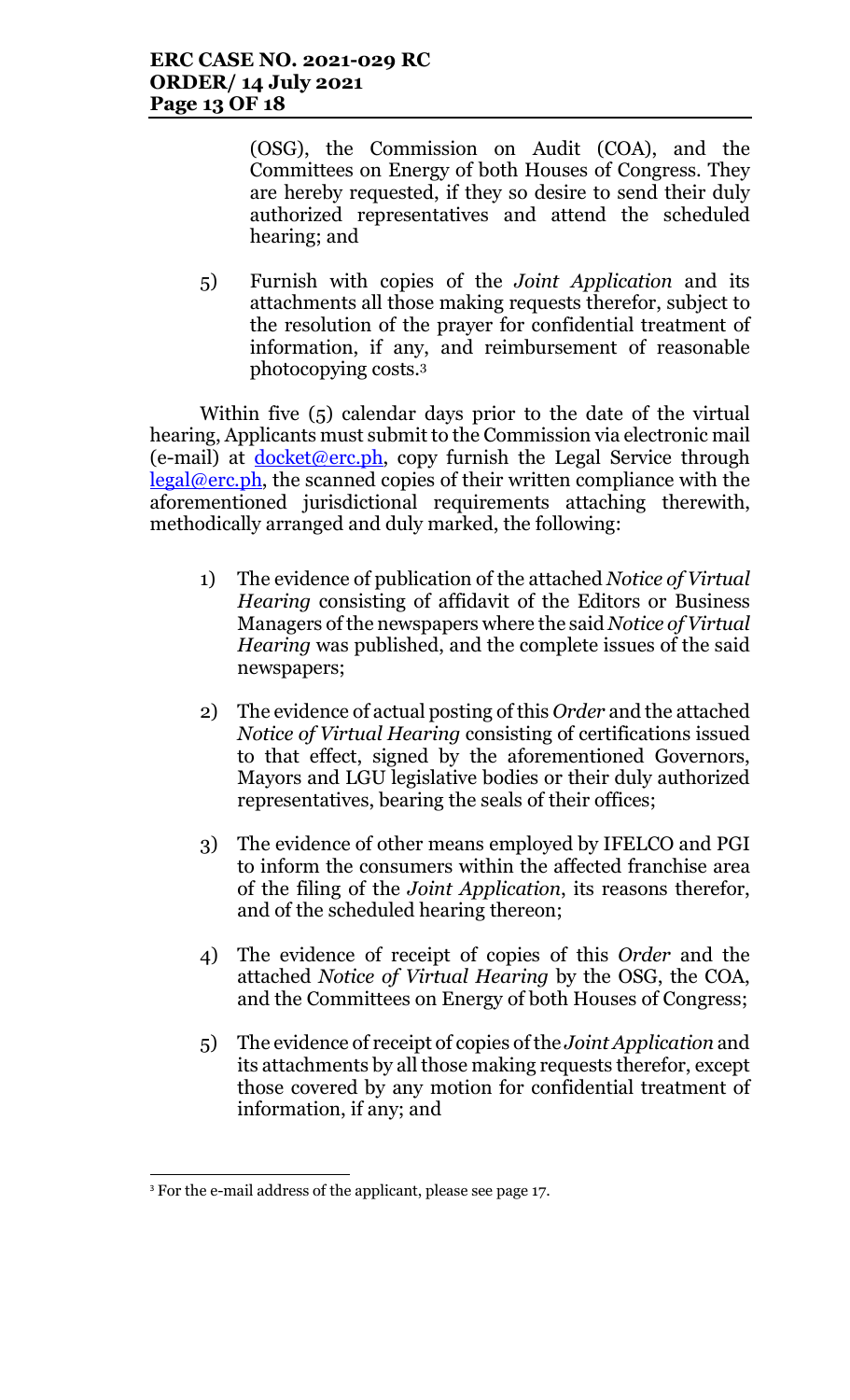6) Such other proof of compliance with the requirements of the Commission.

Moreover, IFELCO and PGI are hereby required to post on their bulletin boards, the scanned copies of the foregoing jurisdictional requirements, together with the newspaper publications and certifications issued by the concerned Office of the Mayors, Provincial Governors and Local Legislative Bodies, and to submit proof of their posting thereof.

IFELCO and PGI and all interested parties are also required to submit via e-mail at  $d$ ocket@erc.ph, copy furnish the Legal Service through  $\frac{\text{legal@erc.ph}}{\text{total@erc.ph}}$ , at least five (5) calendar days before the date of the scheduled virtual hearing and Pre-trial Conference, their respective Pre-Trial Briefs containing, among others:

- 1) A summary of admitted facts and proposed stipulation of facts;
- 2) The issues to be tried or resolved;
- 3) The documents or exhibits to be presented, stating the purposes and proposed markings therefor, which should also be attached to the Pre-trial Brief; and
- 4) The number and names of the witnesses, with their written testimonies in a Judicial Affidavit form attached to the Pretrial Brief.

IFELCO and PGI must ensure that all the documents or exhibits proposed to be presented have already been duly submitted to the Commission at least five (5) calendar days before the date of the scheduled initial virtual hearing and Pre-trial Conference pursuant to the preceding paragraph.

Failure of IFELCO and PGI to comply with the above requirements within the prescribed period shall be a ground for cancellation of the scheduled hearing, and the resetting of which shall be six (6) months from the said date of cancellation.

IFELCO and PGI must also be prepared to make an expository presentation of the instant Joint Application, aided by whatever communication medium that they may deem appropriate for the purpose, in order to put in plain words and explain, for the benefit of the consumers and other concerned parties, the nature of the Joint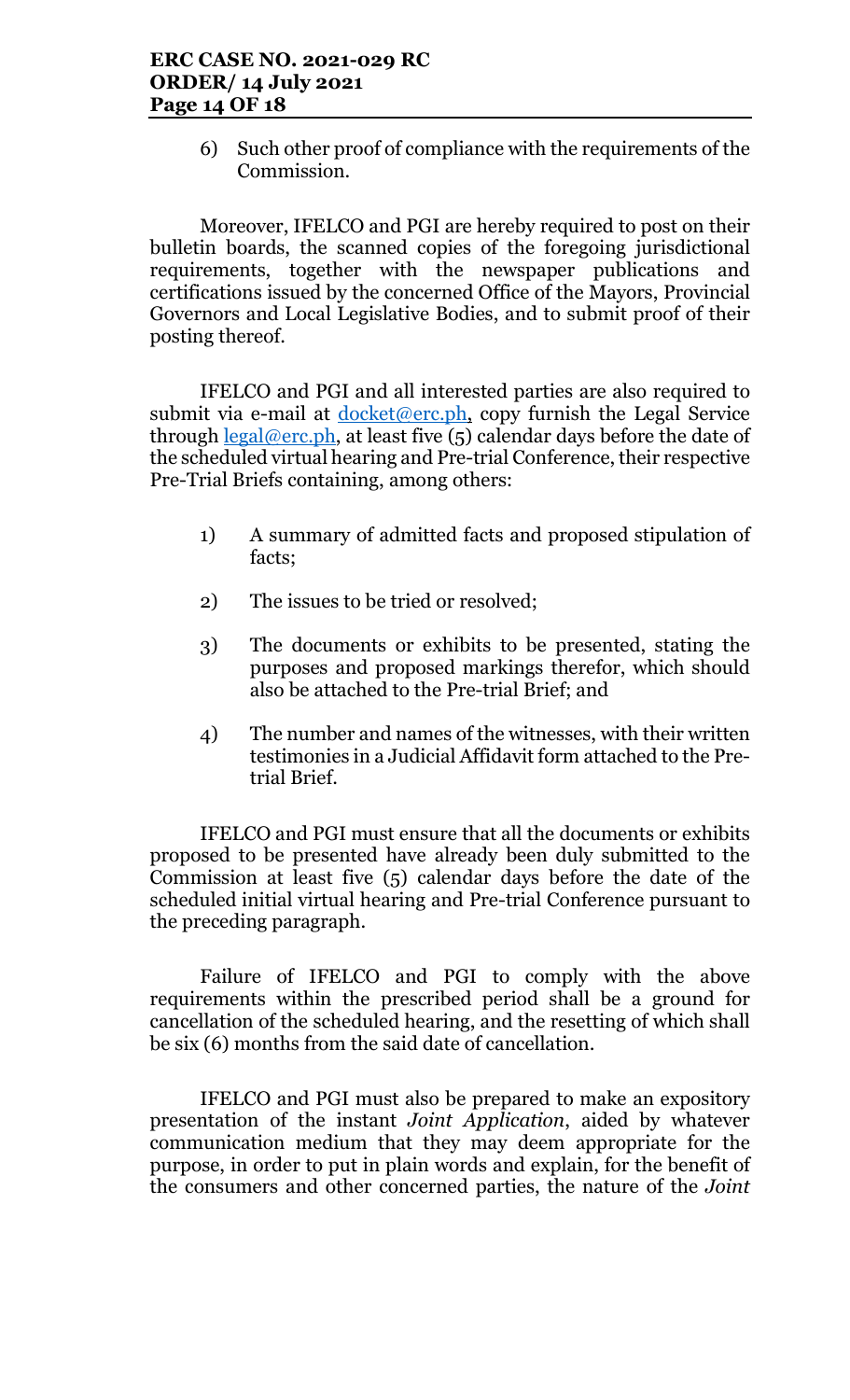# ERC CASE NO. 2021-029 RC ORDER/ 14 July 2021 Page 15 OF 18

Application with relevant information and pertinent details substantiating the reasons and justifications being cited in support thereof.

IFELCO and PGI are hereby directed to file a copy of their Expository Presentation via e-mail at  $d$ ocket@erc.ph, copy furnish the Legal Service through  $\text{legal@erc.ph.}$  at least five (5) calendar days prior to the scheduled virtual hearing. IFELCO and PGI shall also be required, upon the request of any stakeholder, to provide an advance copy of their expository presentation, at least five (5) calendar days prior to the scheduled virtual hearing.

Any interested stakeholder may submit its comments and/or clarifications at least one (1) calendar day prior to the scheduled virtual hearing, via e-mail at docket@erc.ph, copy furnish the Legal Service through  $\frac{\text{legal@erc.ph.}}{\text{The Commission shall give priority to the}}$ stakeholders who have duly submitted their respective comments and/or clarifications, to discuss the same and propound questions during the course of the expository presentation.

IFELCO and PGI are further directed to submit, either through personal service, registered or ordinary mail/private courier, one (1) set of the original or certified true hard/printed copy/ies of their Jurisdictional Compliance, Expository Presentation, Pre-trial Brief, and Judicial Affidavit/s of witness/es, within five (5) working days from the date that the same were electronically submitted, as reflected in the acknowledgment receipt e-mail sent by the Commission. Similarly, all interested parties who filed their Petition for Intervention or Opposition are required to submit the hard/printed copy thereof within the same period through any of the available modes of service.

(This space is intentionally left blank)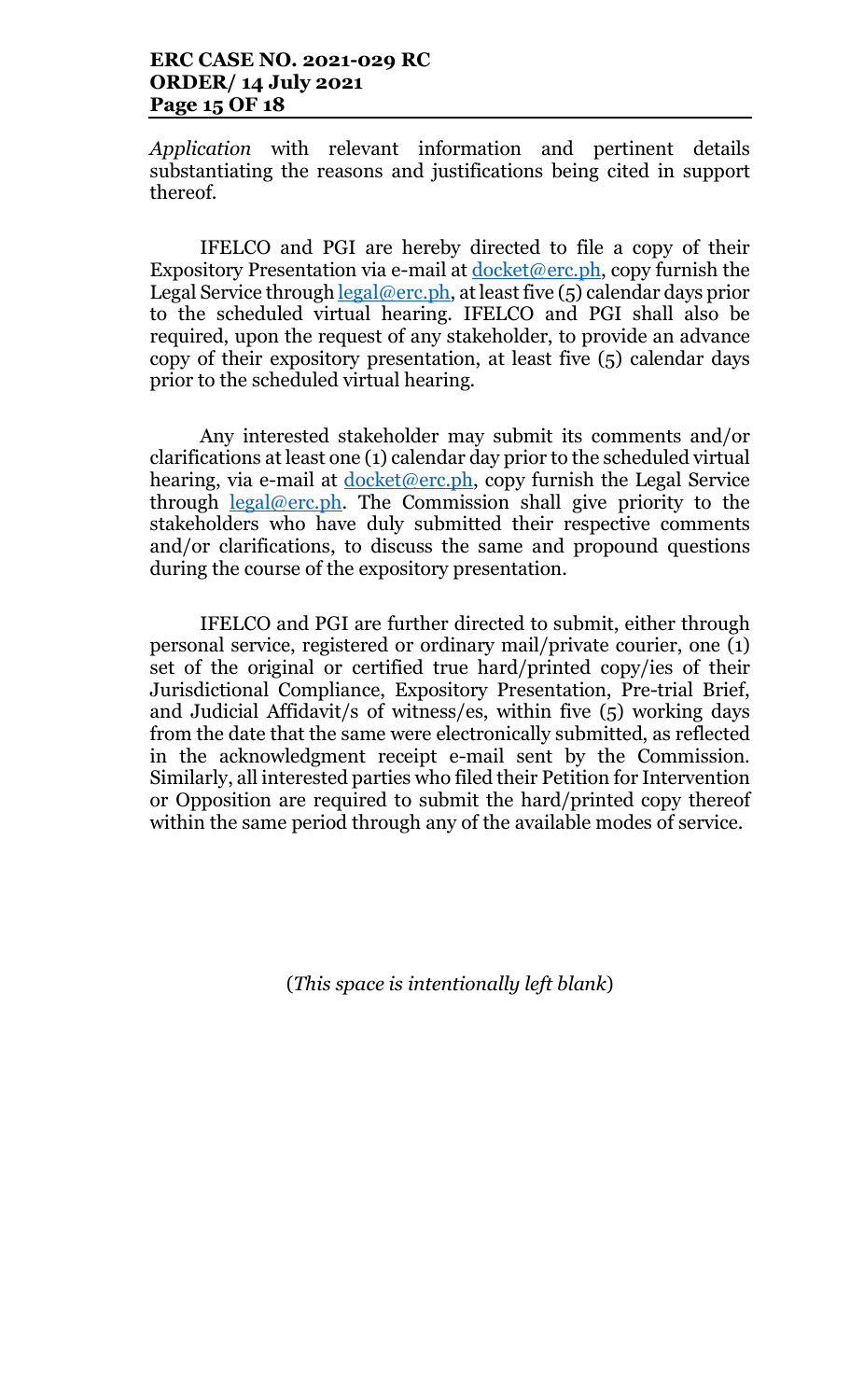# ERC CASE NO. 2021-029 RC ORDER/ 14 July 2021 Page 16 OF 18

Finally, IFELCO and PGI, including their authorized representative/s and witness/es, are hereby directed to provide the Commission, thru  $\frac{\text{legal.virtualhearings@erc.ph}}{\text{length}}$ , with their respective e-mail addresses upon receipt of this Order. The Commission will send the access link/s to the aforementioned hearing platform within five (5) working days prior to the scheduled hearing.

# SO ORDERED.

Pasig City, 14 July 2021.

FOR AND BY AUTHORITY OF THE COMMISSION:

AGNES **VST** DEVANADERA

Chairperson and CEO



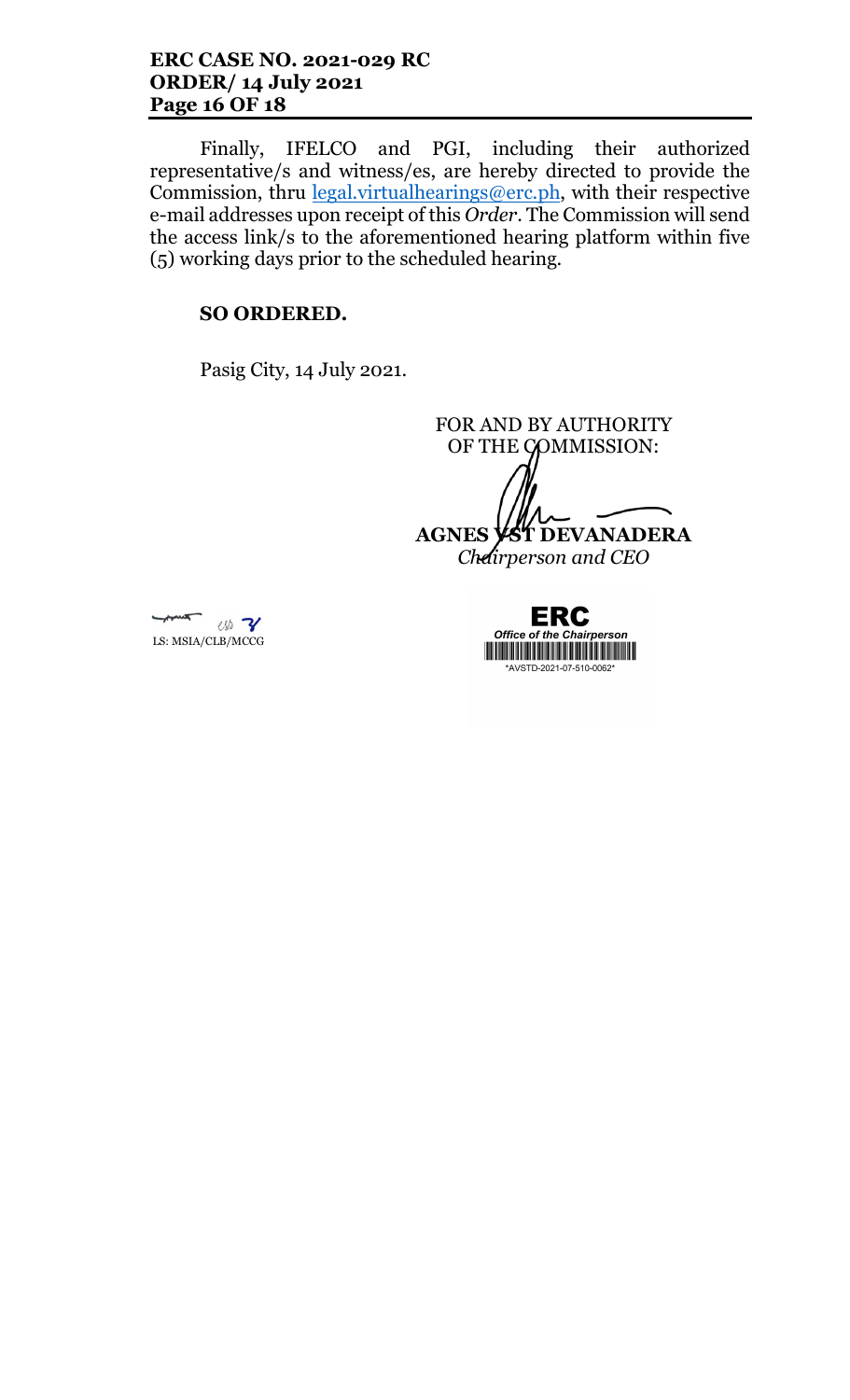# ERC CASE NO. 2021-029 RC ORDER/ 14 July 2021 Page 17 OF 18

Copy Furnished:

1. Ifugao Electric Cooperative (IFELCO) Applicant Brgy. Poblacion East, Lagawe, Ifugao, 3600 rodneltumaydan02@gmail.com 2. Atty. Presley John L. Namingit Counsel for Applicant IFELCO Namingit Law Office, Poblacion East, Lagawe, Ifugao 3. Provincial Government of Ifugao (PGI) Applicant Poblacion South, Capitol Compound, Lagawe, Ifugao, 3600 jerrydalipog@gmail.com 4. Atty. Reginald D. Buduhan Counsel for Applicant PGI Provincial Legal Office, Capitol Compound, Poblacion South, Lagawe, Ifugao ifugaoplo@gmail.com 5. Office of the Provincial Governor Province of Ifugao 6. Office of the Local Government Unit (LGU) Legislative Body Province of Ifugao 7. Office the Municipal Mayor Municipality of Aguinaldo 8. Office of the LGU Legislative Body Municipality of Aguinaldo 9. Office the Municipal Mayor Municipality of Alfonso Lista 10. Office of the LGU Legislative Body Municipality of Alfonso Lista 11. Office the Municipal Mayor Municipality of Asipulo 12. Office of the LGU Legislative Body Municipality of Asipulo 13. Office the Municipal Mayor Municipality of Banaue 14. Office of the LGU Legislative Body Municipality of Banaue 15. Office the Municipal Mayor Municipality of Hingyon 16. Office of the LGU Legislative Body Municipality of Hingyon 17. Office the Municipal Mayor Municipality of Hungduan 18. Office of the LGU Legislative Body Municipality of Hungduan 19. Office of the Municipal Mayor Municipality of Kiangan 20. Office of the LGU Legislative Body Municipality of Kiangnan 21. Office of the Municipal Mayor Municipality of Lagawe 22. Office of the LGU Legislative Body Municipaluty of Lagawe